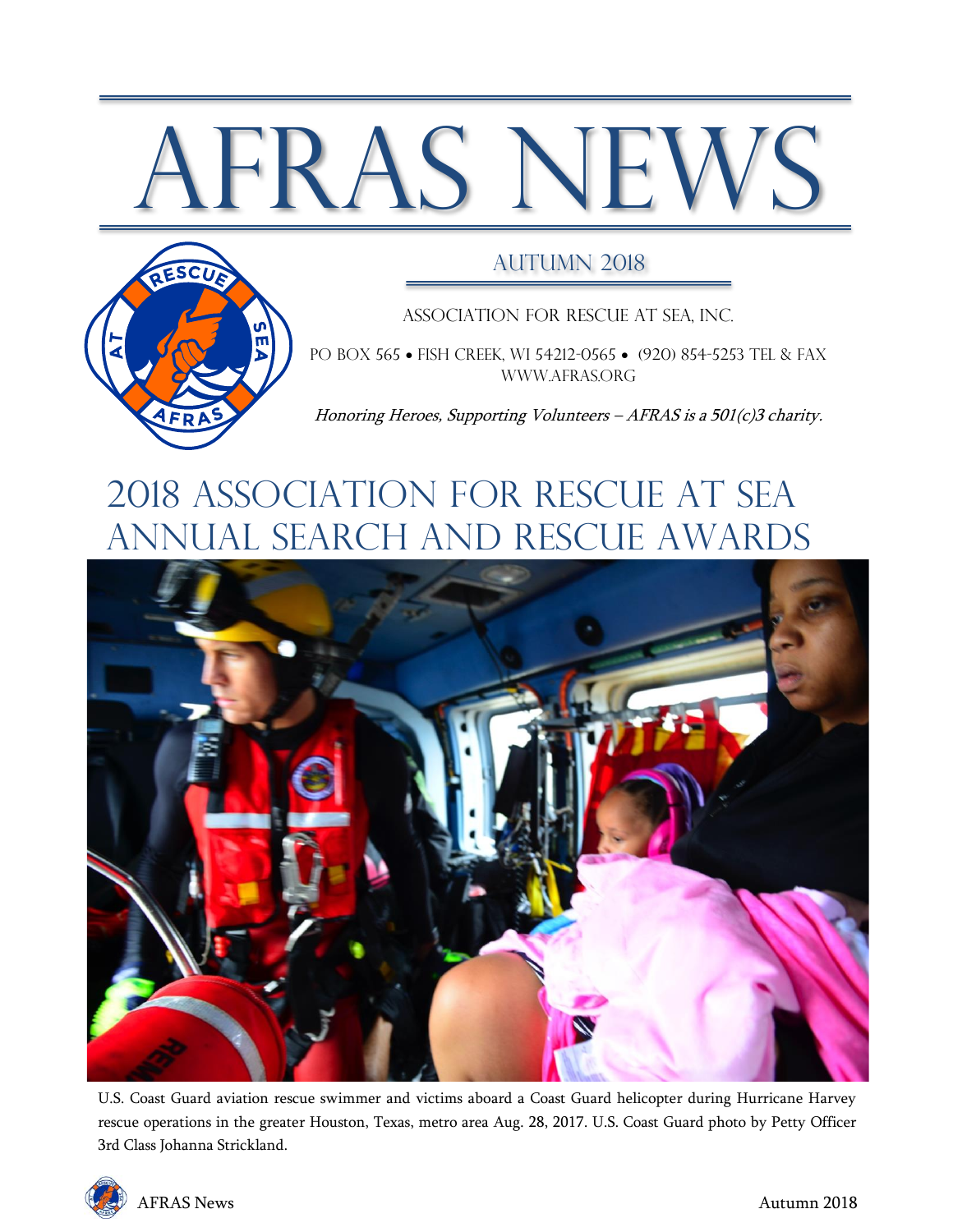# AFRAS C-PORT AWARD WINNER

Capt. Nathan Lins, of TowBoatUS Catalina, in California, was selected as the recipient of this year's AFRAS C-Port search and rescue award, for saving the life of a man who went overboard.

Lins was towing a disabled boat when he heard the mayday call for help come over the radio. He grabbed his binoculars and turned on his direction finder, noting that there was a strong signal coming from a sailboat he could see about four miles away. He was immediately concerned because of the panic in the voice of the person making the mayday call, and the fact that the vessel he suspected was making it was still underway – leading him to suspect that the people still onboard did not know how to operate the vessel.

Lins disengaged his tow and headed toward the vessel, arriving alongside after the people aboard were able to disengage the autopilot. The passengers were disoriented, but were able to pass that the man who fell overboard was not wearing a lifejacket and the GPS coordinates from when the accident occurred – thanks to the quick thinking of a passenger who took a photo of the device immediately after the man went over the side.

Lins started his search. Winds were at 15 knots, making the sea state choppy, and the water temperature was 71 degrees, creating a real concern for hypothermia. Lins had traveled about a mile when he spotted the man's head, barely above water. He had been in the water about 45 minutes and was struggling to survive.

Lins made it to the man and threw him a flotation device, which he immediately grabbed. He was unable to swim the 10 feet to Lins' boat, due to exhaustion, so the captain expertly maneuvered his boat closer and pulled the man aboard. Lins notified the U.S. Coast Guard and returned the man to his boat.

In the rescued man's own words: "As the boat moved farther and farther away I realized two frightening things chasing it was impossible and also what a small speck hidden by swells I was becoming. At this point preparing for death consumed my every thought. As the sailboat got smaller and smaller, I was constantly scanning the horizon for other boats. Not a single vessel. This continued for 20 minutes or so until I saw what looked to be some sort of official vessel heading towards our sailboat. The amazing part was that his



AFRAS President Charles "Skip" Bowen, left, presents the search and rescue award to Capt. Nathan Lins at a January ceremony.

direction wasn't towards me but towards where the current was taking me. There was a thought that maybe he wasn't aware of even a man overboard but either way we were set to cross paths. This I knew was my last hope of rescue. As he approached, I gave all efforts to be noticed but I could see it wasn't working. He drew closer and still no reaction. Panic was beginning to grow again and hope was fading. I was about 30 yards away off of his port side as he was about to pass. Then at the last moment, the boat turned towards me but I was still in disbelief that he saw me. It wasn't till he looked over the side to adjust steering not to run me over that I was overwhelmed with what just happened. He pulled up next to me, very calm and professional, and I was like a cat that just got thrown in a bathtub. I couldn't thank him enough but I didn't want to annoy him either. The truth is I don't know how to thank him. Captain Nathan saved my life."

Lins was presented his AFRAS search and rescue award in January. His actions will also be recognized during the AFRAS Capitol Hill maritime search and rescue awards ceremony in Washington DC, Sep. 13. The event will be hosted by Congressman Jason Lewis (R-MN) and is coordinated by the board and officers of AFRAS. The Commandant of the U.S. Coast Guard, as well as other senior maritime and congressional officials, will also attend.

The AFRAS C-Port (Conference of Professional Operators for Response Towing) Award was established in 2010 and is awarded to a marine assistance provider for their heroic response to aid a fellow mariner in distress.

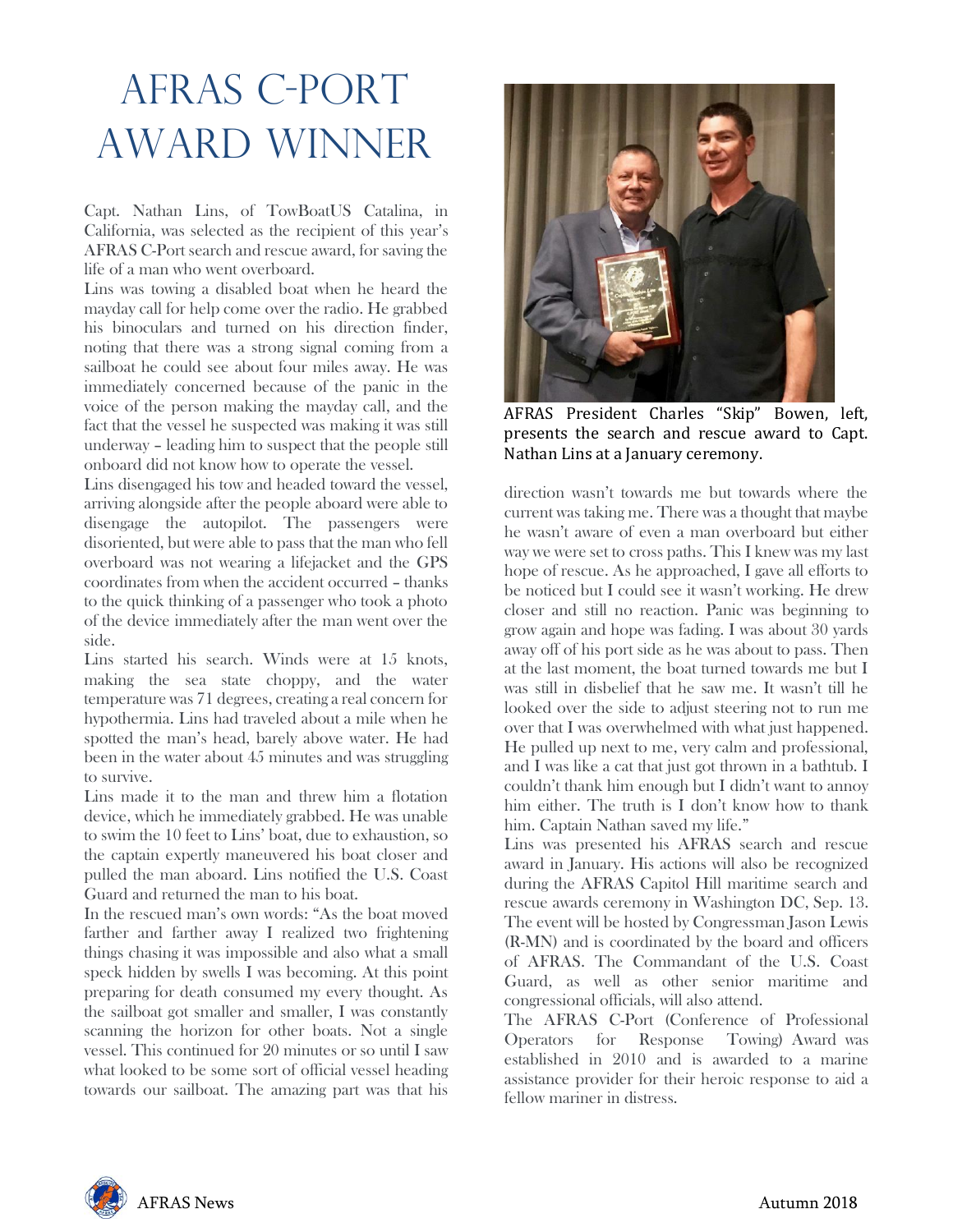# AFRAS AMVER SPECIAL AWARD WINNER



*The car carrier Hercules Leader of the Japanese shipping company NYK in Bremerhaven, Germany*

Approximately two and a half hours after being notified of the emergency, the Hercules Leader arrived on scene and started rescue operations. Despite 30-knot winds and 14-foot seas, the crew of the Japanese flagged ship was able to safely embark the six crew off the catamaran. The survivors were uninjured and were taken to Bermuda where they were transferred to shore. The Hercules Leader, managed by [NYK](https://www.nykline.com/ecom/CUP_HOM_3000.do?redir=Y) Line of Japan, [enrolled](http://amveruscg.blogspot.com/2009/01/how-do-you-enroll-ship-in-amver.html) in Amver on March 8, 2011 and has

The [Amver](http://www.amver.com/) participating auto carrier Hercules Leader rescued six people from a disabled catamaran 275 miles southwest of Bermuda Jan. 19, 2017, and

its captain and crew has

been selected to receive this year's AFRAS maritime search and rescue Amver Special Award. The 75-foot catamaran, Ninah, was sailing from Stewart, Fla. to Bermuda when they were struck by a rogue wave and activated an [Emergency](http://www.navcen.uscg.gov/?pageName=mtEpirb) Position [Indicating](http://www.navcen.uscg.gov/?pageName=mtEpirb) Radio Beacon after the vessel began taking on water. "We intend to stay with the boat as long as we can," a crew member of the Ninah reported to rescue authorities in Bermuda, "but we are prepared to abandon ship."

U.S. Coast Guard rescue personnel launched a search [aircraft](https://www.uscg.mil/d5/airstaelizabethcity/hc130h.asp) and [queried](http://www.amver.com/surpic.asp) the Amver system. The 652-foot car carrier Hercules Leader was located near the Ninah and agreed to divert and assist with the rescue.

earned four Amver [participation](http://www.amver.com/awardsprogram.asp) awards.

The captain and crew of the Hercules Leader will be recognized during the AFRAS Capitol Hill maritime search and rescue awards ceremony in Washington DC, Sep. 13. The event will be hosted by Congressman Jason Lewis (R-MN) and is coordinated by the board and officers of AFRAS. The Commandant of the U.S. Coast Guard, as well as other senior maritime and congressional officials, will also attend.

The Amver Award was established in 1996 and is presented to a merchant vessel that is part of the world-wide Automated Mutual-Assistance Vessel Rescue System, for recognition in taking part in a heroic rescue at sea anywhere in the world. Photo used under Creative Commons [license.](https://creativecommons.org/publicdomain/zero/1.0/deed.en) Original imager [here.](https://commons.wikimedia.org/wiki/File:Car_carrier_Hercules_Leader.jpg)

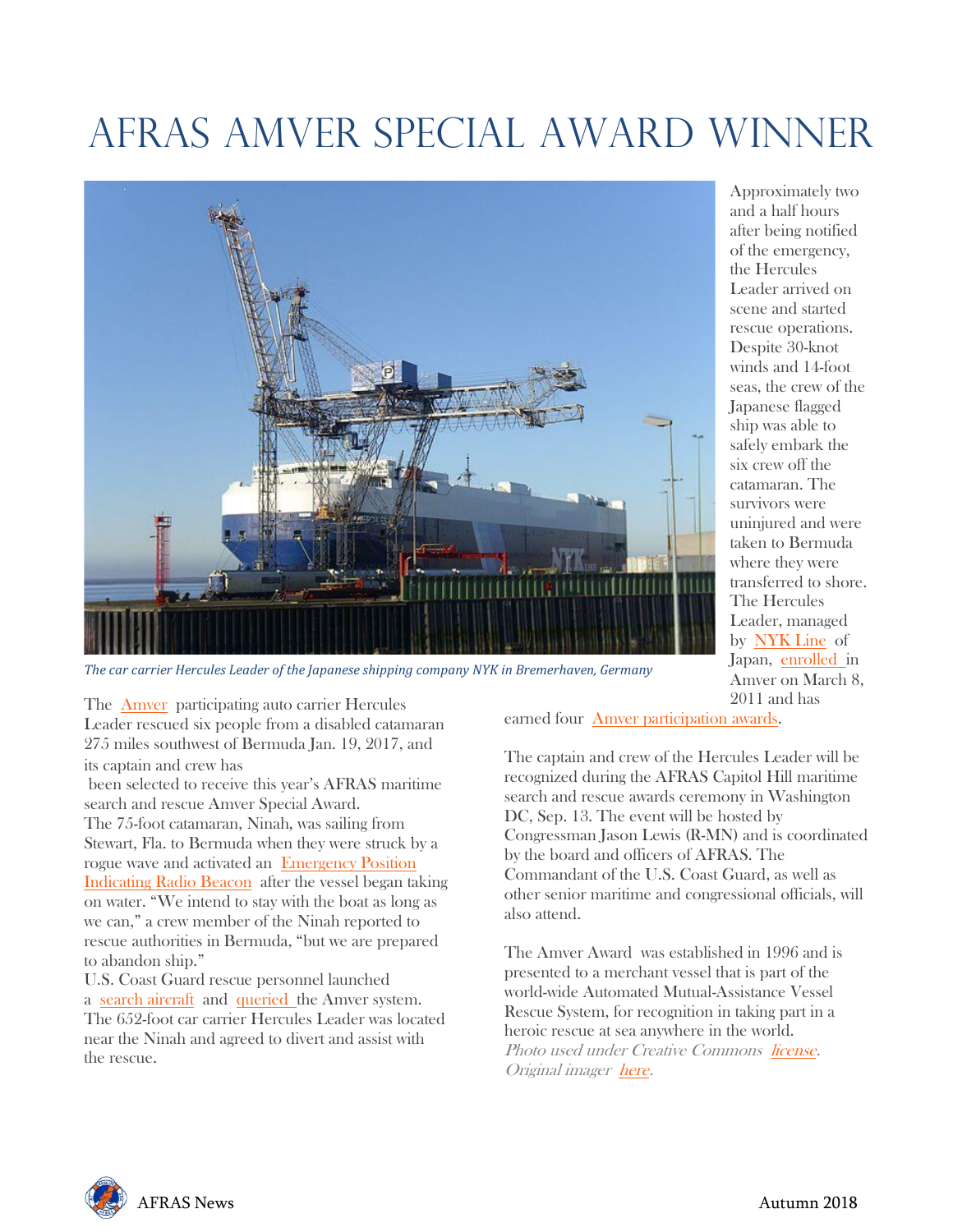# CRUISE SHIP HUMANITARIAN ASSISTANCE AWARD WINNER



*Carnival Elation underway near Half Moon Cay, Bahamas. Photo courtesy Carnival Cruise Lines.*

The captain and crew of Carnival Cruise Line's Carnival Elation saved the life of a fisherman in the Gulf of Mexico, during Hurricane Irma, battling high winds and rough seas to do so, Sep. 10, 2017, and are the honorees for this year's AFRAS Cruise Ship Humanitarian Assistance Award.

The Carnival Elation was in the midst of a scheduled month-long dry dock period in the Bahamas, which included maintenance and major retrofit projects, when Hurricane Irma started forming in the Atlantic. As the storm intensified and threatened the Caribbean, the dry dock facility crew worked diligently to get Carnival Elation seaworthy, so the captain and crew could sail the ship to a storm shelter location in the southeastern Gulf of Mexico. Three days after leaving Freeport, the ship's crew was alerted to a distress message coming from the fishing

vessel Captain Eddie, 60 nautical miles from their position. Carnival Elation's captain and crew sprang to action, hailing the Captain Eddie and sailing toward its position to help, into the storm, which at this point was a Category 3 hurricane. The crew battled 15-20 foot seas and 40 knot sustained winds – with gusts up to 60 knots – to get to the fishing boat's last known position.

Near the Captain Eddie, Carnival Ela tion's crew established communication and ascertained that the boat was taking on water, there were two souls aboard and that they had a life raft deployed alongside. Elation's crew passed along survival instructions to the people aboard the fishing vessel and advised that they were making their way to the scene at the best speed possible in the rough conditions.

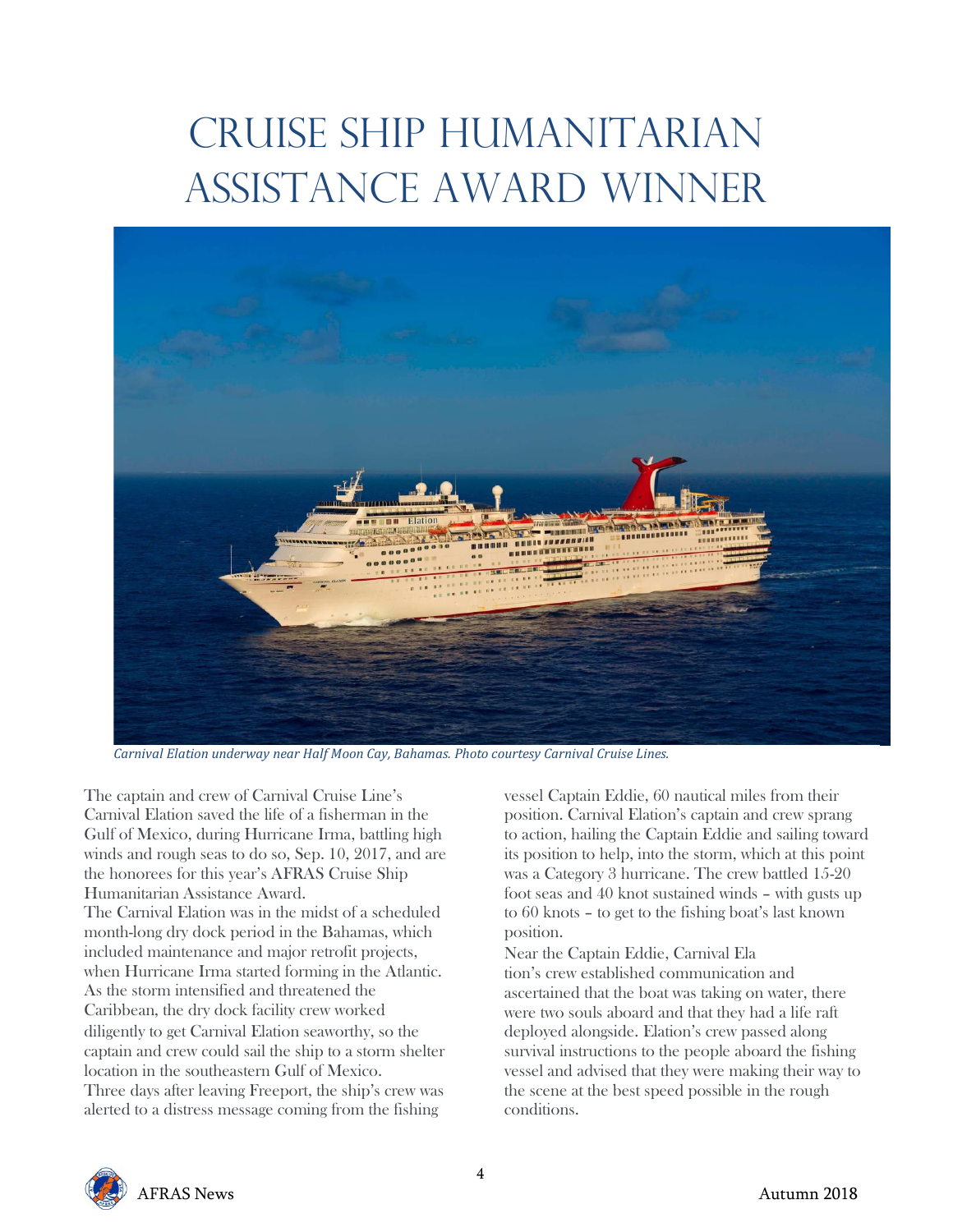A final radio call from the Captain Eddie notified the crew of Elation that they were abandoning ship and boarding the life raft. A minute later, in the dark of night, a blinking light from the life raft could be seen on the horizon from the Elation's bridge.

From the Carnival Elation: "By 9:54 pm, the life raft light was visibly steady and the Captain skillfully maneuvered the 70,000+ ton, 260+ meter vessel at slow speed in the heavy winds and seas.

Conditions were too risky to place an Elation rescue boat in the water, so the Captain decided to maneuver Elation herself for the pickup. Turning the ship more broadly to the wind to create the best lee to bring a raft alongside presented a new challenge. The strong winds created enough starboard list on the ship, when coupled with the large swell, to risk shipping seawater directly in through the open shell doors where the pickup was planned. In addition to flooding risk, this placed the crewmembers manning the door for the rescue at greater risk, as

well as the survivors in the raft of being smashed in the doorway. The Captain quickly adjusted ballast in trimming/heeling tanks to artificially compensate with a port list on the ship to ensure the doors had greater clearance from the seas as the ship rolled in place. At high risk to life and limb, five Elation deck team members were able to get the life raft alongside Elation at 10:07 pm and had one survivor on board Elation within five minutes using a harness and hoisting line marked with glow-sticks. Regrettably, the crew ultimately learned from the survivor that his fellow Captain Eddie crewmember had refused to

abandon ship and was lost when the fishing vessel rapidly sank about one hour before." The crew of Elation cared for the survivor for several days until he could be returned to the U.S. Carnival Elation's crew didn't just adhere to the time-honored traditions of the sea – answering the call for help from



*Capt. Gaetano Gigliotti, master of Carnival Elation during the rescue. Photo courtesy Carnival Cruise Lines.*

a fellow mariner in peril at sea – but did so in some of the worst conditions possible, aboard a ship that had been rushed out of dry dock, using backups for some critical systems, like communication. The captain and crew of the Carnival Elation will be recognized during the AFRAS Capitol Hill maritime search and rescue awards ceremony in Washington DC, Sep. 13. The event will be hosted by Congressman Jason Lewis (R-MN) and is coordinated by the board and officers of AFRAS. The Commandant of the U.S. Coast Guard, as

well as other senior maritime and congressional officials, will also attend.

The Cruise Ship Humanitarian Assistance Award was established in September 2016 and is presented to a Cruise Ship for recognition in taking part in a heroic rescue at sea anywhere in the world.

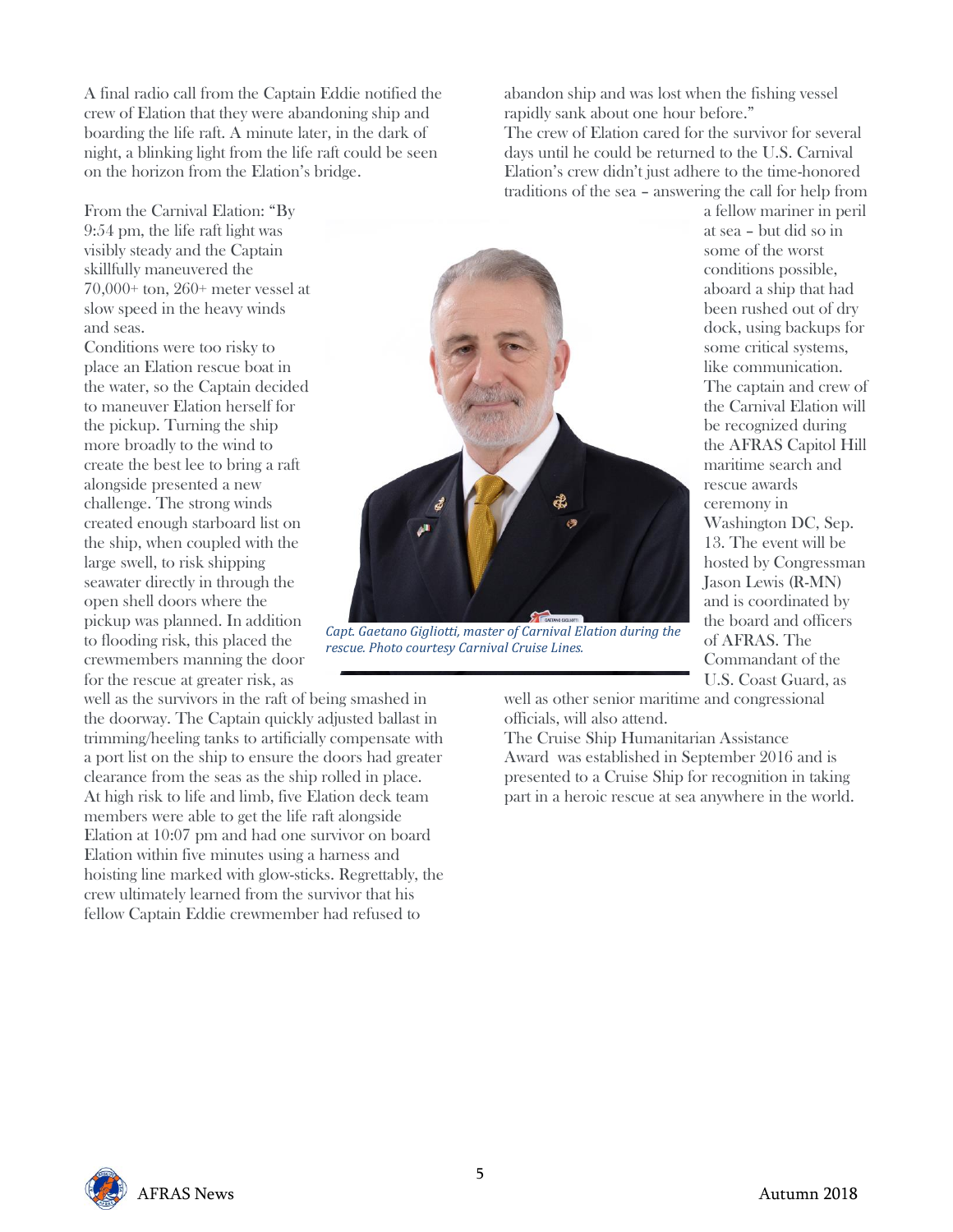### AFRAS AMVER AWARD WINNER

Congressman Jason Lewis (R-MN) and is coordinated by the board and officers of AFRAS. The Commandant of the U.S. Coast Guard, as well as other senior maritime and congressional officials, will



also attend. The Amver Award was established in 1996 and is presented to a merchant vessel that is part of the world-wide Automated Mutual-Assistance Vessel Rescue System, for recognition in taking part in a heroic rescue at sea anywhere

The [Amver](http://www.amver.com/) participating container ship Joanna saved 105 migrants off the coast of Libya Feb. 18, 2017.

The crew of the Joanna was sailing west of Crete, on a voyage to Italy, when the ship was notified by rescue authorities in Malta of a possible migrant or fishing vessel in distress. The crew of the Joanna located the wooden boat, which was holed and taking on water. On the boat were 105 African migrants, including three pregnant women and a number of children.

Despite choppy seas and high winds, the crew of the Joanna were able to secure the boat along side the 600-foot container ship. "Following the rescue of the migrants, we placed the pregnant women and children in ships accommodations while sheltering the remainder of the survivors on the deck, protected by the containers. We provided medical attention to the ill, food and blankets and notified [FRONTEX](http://frontex.europa.eu/) of the rescue," reported the ship's captain to the Amver center. The Joanna safely transferred the 105 survivors to Italian authorities the following day. The Joanna, managed by [Eurobulk](http://www.eurobulk.gr/) of Greece, enrolled in Amver on November 2, 2001. The captain and crew of the Joanna will be recognized during the AFRAS Capitol Hill maritime search and rescue awards ceremony in Washington DC, Sep. 13. The event will be hosted by

in the world.

Three U.S. Coast Guard Auxiliarists, working with on-scene civilians with

### CHAIRMAN'S AWARD WINNER

medical experience, medevaced a man with severe injuries at Quilomene Creek – part of Washington state's Columbia River – Sep. 3, 2017.

Auxiliarists Kathleen Goodwin (boat coxswain) and Steven Beckerman (crewman) were on patrol in the area – Auxiliarist Jan Jenne was shoreside, working in a communications relay role – when a woman approached them on a jet ski who reported that a man had been seriously injured and needed help. Goodwin and Beckerman were taken to the area, and once on-scene discovered that the man had suffered a head injury, which knocked him unconscious, and he had

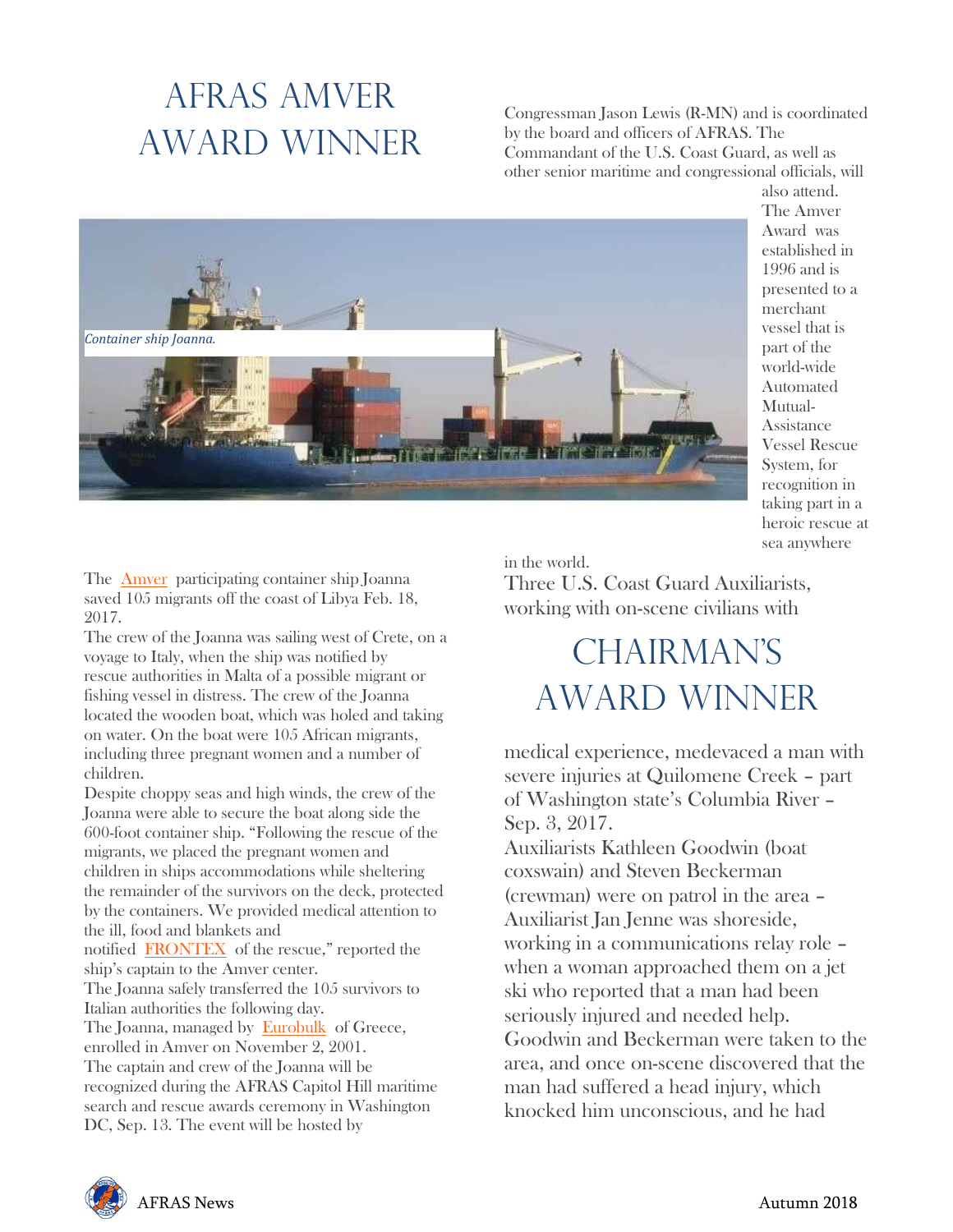floated in the water for an undetermined amount of time, after using a 35-foot tall makeshift waterslide.

A large crowd of bystanders had gathered, and some in the crowd with medical experience were providing assistance – the man had been recovered from the water, placed on a boogie board to provide spinal support and a makeshift cervical collar had been improvised. Goodwin and Beckerman put in a call to Jenne to arrange for an ambulance at the nearest area that it could access it – 20 minutes from the scene

of the injury – and they prepared to safely medevac the man. One bystander, who had been a military trauma nurse, came aboard to assist during the medevac. During the high-speed transit to the determined rendezvous spot with the ambulance, the man was semi-conscious, had movement in his extremities, his lungs

were clear and he had a rapid heartbeat. At one point, however, he started to bubble blood out of his mouth and nose. Emergency medical technicians from volunteer fire department were awaiting the patient at the pre-determined location, and took over providing medical care. Instead of transporting the patient via ambulance, a decision had been made to further medevac him to a care center via Life Flight helicopter. The auxiliarists learned the next day that the man had been further transferred, because of the extent of his injuries, to a level one trauma center in Seattle, where it was expected he would remain in ICU for five-seven days. He



suffered a fracture to the back of the skull, a broken nose, broken cheekbones and bleeding on the brain. Coast Guard Auxiliarists Goodwin, Beckerman and Jenne will be recognized during the AFRAS Capitol Hill maritime search and rescue awards ceremony in Washington DC, Sep. 13. The event will be hosted by Congressman Jason Lewis (R-MN) and is coordinated by the board and officers of AFRAS. The Commandant of the U.S. Coast Guard, as well as other senior maritime and congressional officials,

will also attend. The AFRAS Chairman's Award was established in 2014 and is awarded to a Coast Guard Auxiliarist (or a team of Coast Guard Auxiliarists) from among the nominations received for the AFRAS Silver Medal, when and only when, all nominations for the Silver Medal do not meet the criteria for the award of the AFRAS

Silver Medal (which are the same criteria as the VADM Thomas Sargent III Gold Medal awarded to a Coast Guard enlisted member). A life must be in peril of being lost, whether at sea, on a river, or a lake, and a Coast Guard Auxiliarist (or team of Coast Guard Auxiliarists) must have had a direct impact on saving the life, or attempting to save the life in peril – from a watercraft, from land, or a pier, wharf or jetty connected to dry land.

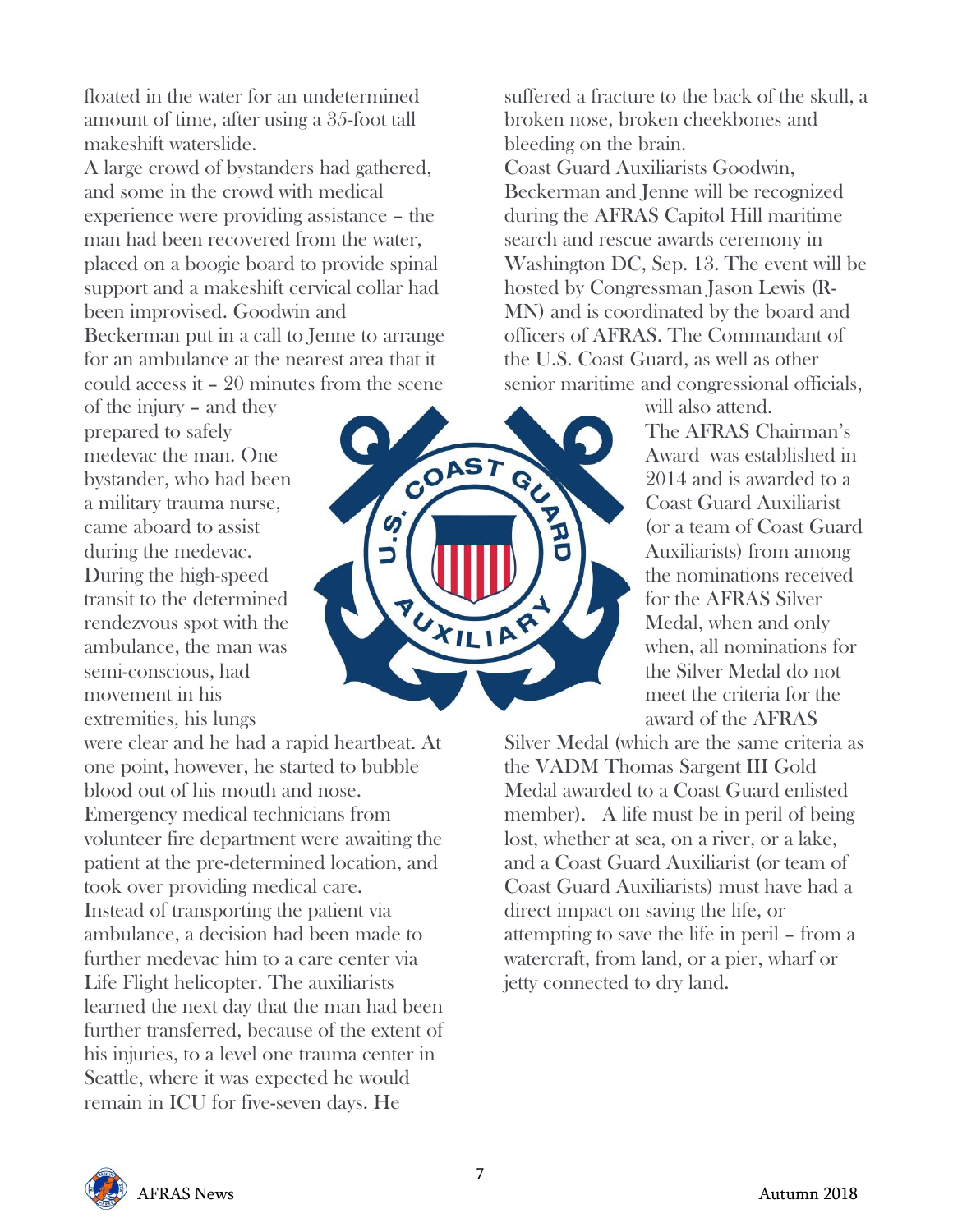## VICE ADMIRAL THOMAS R. SARGENT III GOLD MEDAL AWARD WINNERS

We have selected two U.S. Coast Guard rescuers to receive the Vice Admiral Thomas R. Sargent III Gold Medal this year.

Aviation Survival Technician First Class Matthew Silvious, of Air Station Clearwater, Fla., was the rescue swimmer aboard a Coast Guard helicopter that rescued two people aboard a sailboat foundering in the outer bands of the Category 4 Hurricane Irma Sep. 9, 2017. Aviation Survival Technician Third Class Brendan Kiley, of Air Station Cape Cod, Mass., was a helicopter rescue swimmer deployed with a crew to the Houston area during Hurricane Harvey, where they rescued 112 people and assisted an untold number more during a three-day period in August 2017.

Petty Officer Silvious is cited for his heroic achievement while serving as the rescue swimmer aboard Coast Guard helicopter CG-6007. Despite knowing refuel and emergency divert airfields were unavailable, he volunteered to fly 420 miles into Hurricane Irma to rescue two mariners from the sailing vessel On Caval as it foundered in the outer bands of the powerful storm.

Arriving on scene, he learned that one of the survivors had abandoned ship and was attempting to row a five-foot dingy to land. With near zero visibility, at night, in torrential rains and 45 to 60 knot winds, he deployed into the water to begin his rescue efforts. While being dragged by the helicopter as it fought to maintain position in the violent winds, he fought his way to the panicked survivor. Quickly realizing the dingy was on the verge of capsizing, he made a splitsecond decision to transfer the combative survivor into the water. Despite the extreme weather conditions and wildly struggling victim, he quickly employed the rescue strop to execute a safe hoist to the helicopter.

Racing against the strengthening storm and as fuel became critical, Petty Officer Silvious immediately redeployed to retrieve the second survivor from a storm-tossed life raft as it was blown further out to sea. Petty Officer Silvious' heroic actions and lifesaving skills were instrumental in the rescue of two people who otherwise would not have survived the historic storm.

Petty Officer Kiley is cited for extraordinary heroism while serving as a rescue swimmer in support of Hurricane Harvey relief efforts, Aug. 27-29, 2017. This category 4 hurricane released more precipitation than any other storm system in U.S. history, discharging as much as 52 inches of rain throughout 28,000 square miles of Texas and flooding much of the city of Houston.

Braving the outer bands of the hurricane, the crew of CGNR 6026 flew through extreme precipitation, heavy lightning and tropical storm force winds in excess of 50 knots to reposition from Lafayette, LA to Houston, TX. Tasking was difficult due to the sheer number of 911 calls coming in for assistance and the vast area of flooding, forcing the pilots to use their smart phones to navigate to street addresses to hoist survivors in dire distress from windows, roofs and tops of submerged cars.

Deploying 18 times from over 100′ to avoid hazardous trees and live power lines, and battling severe mechanical turbulence in excess of 40 knots and torrential rain, he assisted entire city blocks of survivors desperately seeking assistance. Often working alone, he put children and the old or frail onto his back and swam them through rushing floodwaters to the awaiting helicopter.

Once, while positioning a survivor for a hoist, Petty Officer Kiley turned to see a semi-truck barreling towards him with water up to the cab. He grabbed the survivor just in time to pull him out of harm's way before the truck passed, barely missing them both. Waived down by an anxious survivor, he entered an unlit house filled with brown, putrid water and cluttered with floating objects. In the back room, a woman lay on a hospital bed with floodwater already over the mattress. With battery powered medical equipment still operating, Petty Officer Kiley was shocked multiple times as he struggled to bring the elderly woman outside for the hoist. On another occasion, he deftly climbed onto a roof where a woman desperately held a rubber storage bin, inside which were her toddler and newborn baby trying to stay dry. Remarkably, he was able to carefully carry the bin down from the roof before helping the mother down and arranging all three in the basket for the hoist.

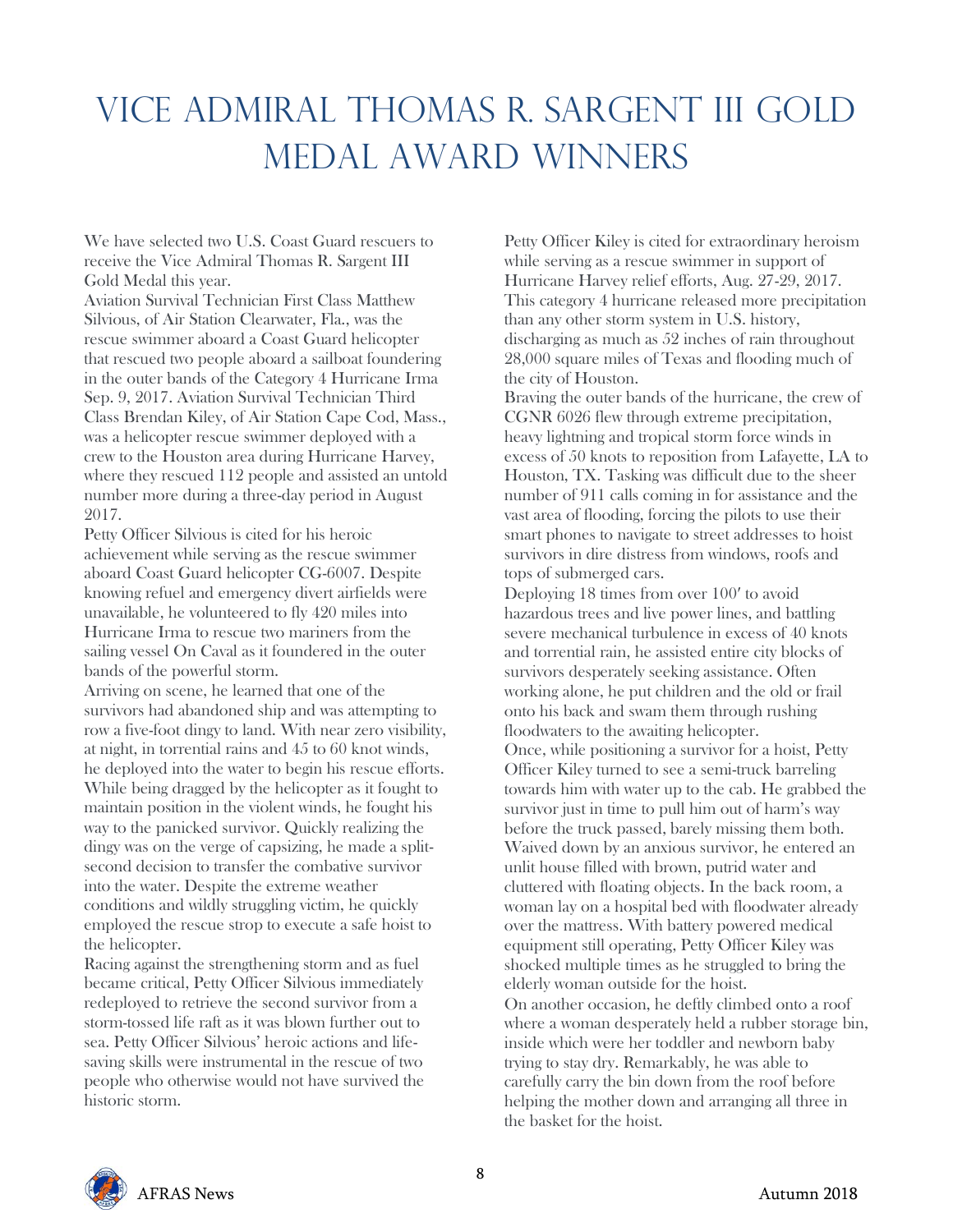Petty Officer Kiley's remarkable stamina, adaptability and heroism were instrumental in hoisting and saving the lives of 112 people during 21.3 hours of operational relief efforts.

Petty Officers Silvious and Kiley will be recognized during the AFRAS Capitol Hill maritime search and rescue awards ceremony in Washington DC, Sep. 13. The event will be hosted by Congressman Jason Lewis (R-MN) and is coordinated by the board and officers of AFRAS. The Commandant of the U.S. Coast Guard, as well as other senior maritime and congressional officials, will also attend.

The AFRAS Gold Medal (The VADM Thomas Sargent III Gold Medal) was initially awarded in 1982 and firmly established for annual presentation since 1987. First called "The AFRAS Gold Medal," its name was changed in 2009 to honor the Association's first Chairman, VADM Thomas Sargent III, a former Vice Commandant of the United States Coast Guard. The prestigious award is presented annually to a Coast Guard enlisted man or woman for an act of extraordinary bravery during a rescue at sea.



*Coast Guard Air Station Clearwater, Florida, crewmembers Petty Officer 1st Class Matthew W. Silvious, an aviation survival technician, and Petty Officer 2nd Class Jean A. Medina, an aviation maintenance technician hold up their Air Medal citations after an awards ceremony at the air station July, 3, 2018. Silvious and Medina were honored for rescuing two people from a sailboat during Hurricane Irma in 2017. (U.S. Coast Guard photo by Petty Officer 2nd Class Ashley J. Johnson)*

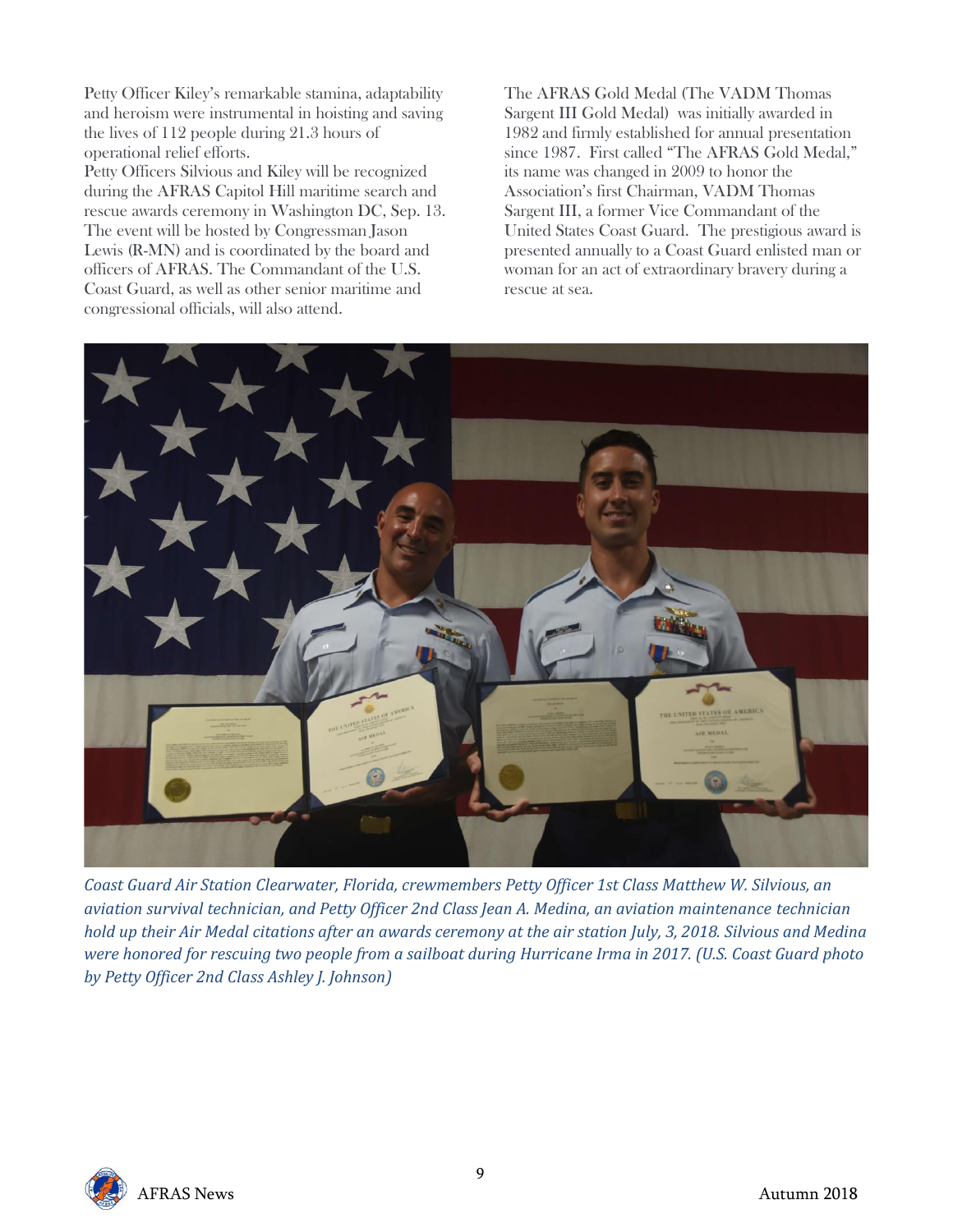#### AFRAS THANKS THE CORPORATE SPONSORS OF THE 2018 CAPITOL HILL GOLD MEDAL CEREMONY

#### **GOLD DONATION LEVEL**





AFRAS is also pleased to announce that it presented its C-PORT Award in January for an act of extraordinary skill and determination in saving a life in the maritime environment. This year's award was presented to: CAPTAIN NATHAN LINS of TowBoat U.S. Catalina